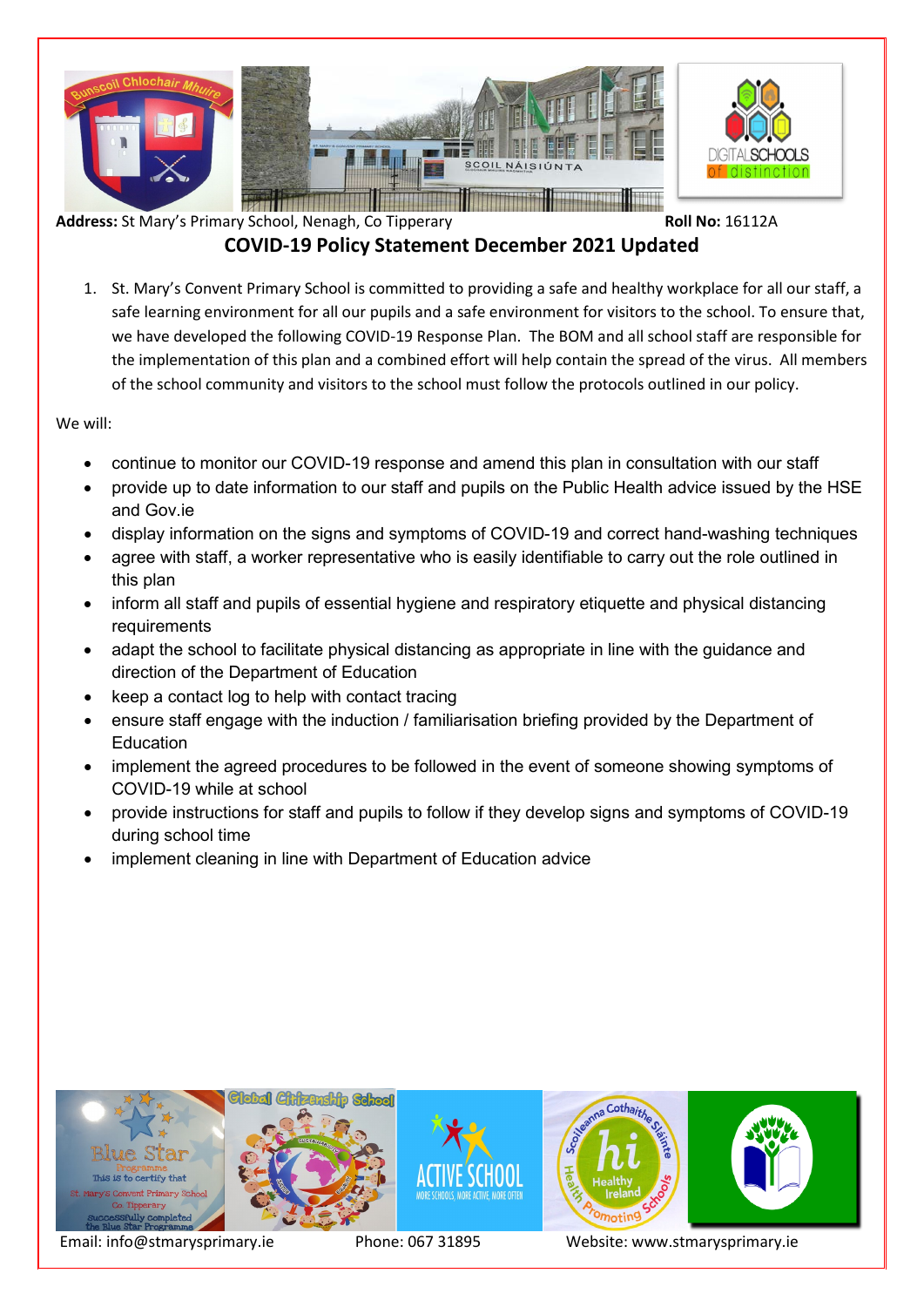

# **2. Face coverings in Primary Schools**

2.1 NPHET has recommended the wearing of face masks/coverings by children aged nine years and above on public transport, in retail and other indoor public settings as already required for children aged 13 years and over. They have also recommended that this is introduced for children in 3rd class and above in primary schools. They have advised that this measure is being introduced on a temporary basis and is subject to review in mid-February 2022.

## 2.2 Guidance on face masks/coverings in Primary Schools

Wearing a face covering or mask does not negate the need to stay at home if symptomatic. Wearing of face masks/coverings Pupils from third class and up in primary schools are required to wear a face mask/covering. The exemptions to this are set out below.

### 2.3 Rationale

Face masks/coverings act as a barrier to help prevent respiratory droplets from travelling into the air and onto other people when the person wearing the face mask/covering coughs, sneezes, talks or raises their voice. Face masks/coverings are therefore intended to prevent transmission of the virus from the wearer (who may not know that they are infected) to those with whom they come into close contact. Face masks/coverings must not contain any slogans/logos/images that may cause upset or be deemed offensive to any member of the school community. Visors Face masks/coverings are more effective than visors. In the limited circumstances where a face mask/covering cannot be worn clear visors must be considered.

### 2.4 Exemptions

A medical certificate to certify that a person falls into a category listed below must be provided to the school on behalf of, any person (pupil) who claims that they are covered by the exemptions below:

- any pupil with difficulty breathing or other relevant medical conditions
- any pupil who is unable to remove the cloth face-covering or visor without assistance

• any pupil who has special needs and who may feel upset or very uncomfortable wearing the cloth face covering or visor, for example pupils with intellectual or developmental disabilities, mental health conditions, sensory concerns or tactile sensitivity. Schools will be best placed to identify those children whose complex needs are such that the wearing of face covering may not be possible for them, and to discuss this with parents as required. In such circumstances a school may not require medical certification to provide an exemption to the wearing of face coverings. In other circumstances where a medical certificate is not provided that person (staff or pupil or parent or other visitor) will be refused entry to the school.

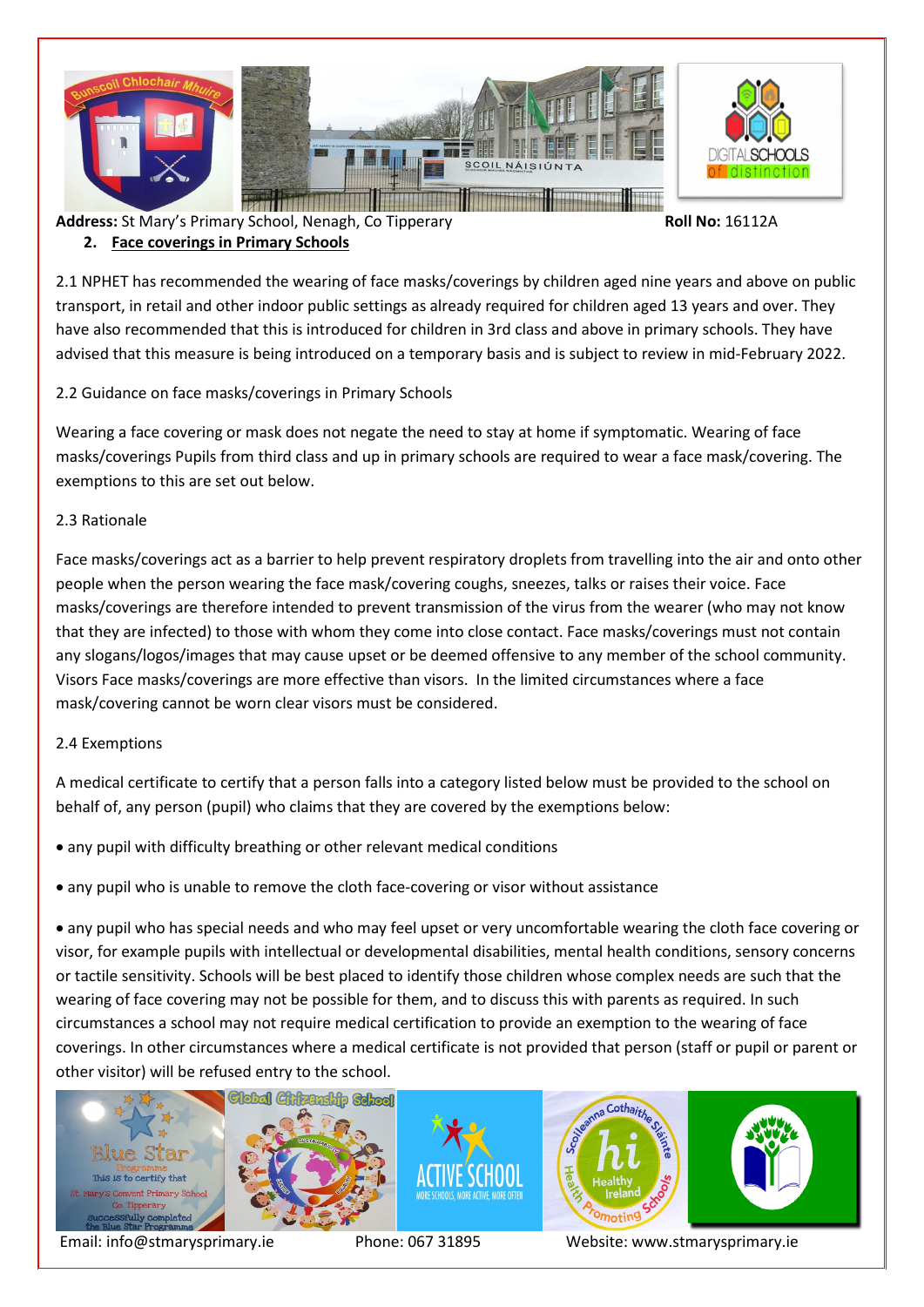

Address: St Mary's Primary School, Nenagh, Co Tipperary **Roll No: 16112A** 2.5 Directions for effective use of face masks/coverings

• Information should be provided by schools on the proper use, removal, and washing of face coverings. Advice on how to use face coverings properly can be found here.

• All pupils should be reminded not to touch the face covering and to wash or sanitise their hands (using hand sanitiser) before putting on and after taking off the face covering.

• Face masks/coverings should be stored in a designated space, for example, in an individually labelled container or bag.

• Cloth face coverings should be washed after every day of use and/or before being used again, or if visibly soiled.

• Face masks/coverings should not be worn if they are wet. A wet cloth face covering may make it difficult to breathe.

### 2.6 Mixed classes in single rooms

Where there are mixed classes, e.g. 2nd and 3rd class in a single classroom, schools should note that only children in 3rd class and above, are required to wear face masks. As per previous advice, however, parents of other children who would prefer that their children wear a face mask are not precluded from doing this.

### 2.7 Provision of face masks

Parents should be advised that they obtain face masks for their children which fit properly and are comfortable for the child to wear. In the event that a child forgets, loses or damages their masks during the course of the school day, then the school should have a sufficient supply to replace the mask for the child in case a back-up face covering is needed during the day or where required on an ongoing basis.

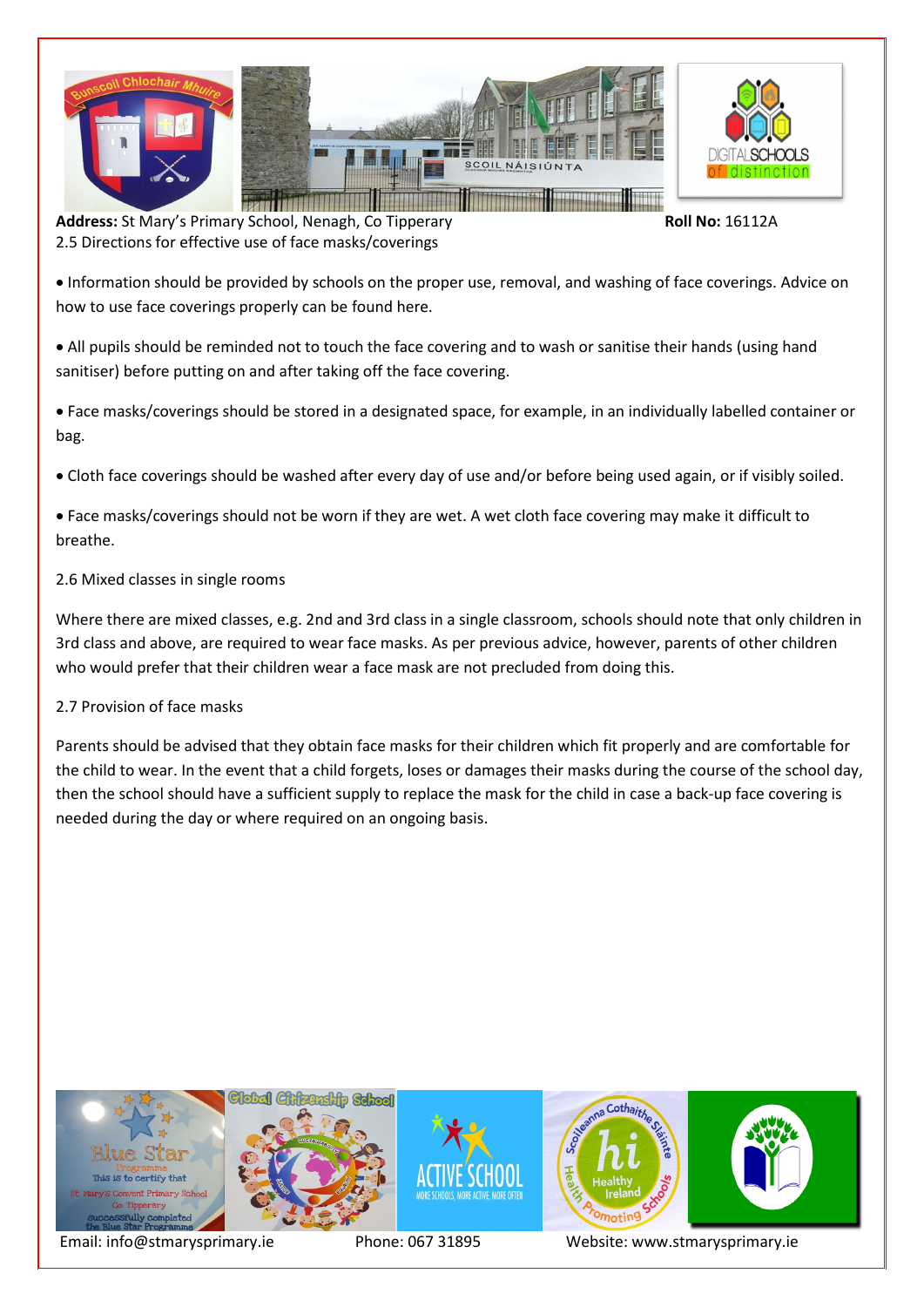

**3. Covid 19 Symptoms and procedure**

3.1 If any child displays the following symptoms in school, parents must collect their child at their earliest convenience. The child cannot return to school for a minimum of 48 hours.

Signs of COVID-19 disease:

- fever of 38.0⁰C or higher without another medical reason (such as chickenpox or a urine infection) OR
- new cough or difficulty breathing or worsening of an existing breathing problem, OR
- loss of sense of smell, change in sense of taste, or loss of sense of taste (if your child is able to say this) OR
- other minor breathing or chest problems in a child who has been in contact with an ill person, is part of an outbreak or is a contact of someone who has COVID-19
- Other symptoms associated with COVID-19 include fatigue, nasal congestion, conjunctivitis, sore throat, headache, muscle/joint pain, skin rash, nausea or vomiting, diarrhoea, chills or dizziness. Symptoms may present differently in different age groups and with different variants of the virus. Some symptoms may also be confused with common cold, hay-fever or flu. If you have any new acute symptoms suggestive of COVID-19, self-isolate and contact your GP. However, if you or your child's symptoms are very mild then stay at home, reassess after 48 hours and contact your GP for advice.
- 3.2 Parents/Guardians are requested to inform the school if their child tests positive for Covid 19. The school will contact the parents of the pupils in his/her pod with information regarding HSE guidelines and the contact details for requesting Antigen Tests for their child. If more than one pod in a class has a positive case of Covid 19 detected, the entire class will be contacted with the above information. This procedure is outlined by the Department of Education and Skills and must be implemented by all Primary Schools.

Signed: \_\_\_\_\_\_\_\_\_\_\_\_\_\_\_\_\_\_\_\_ Date: \_\_\_\_\_\_\_\_\_\_\_\_\_\_\_\_\_\_\_\_\_

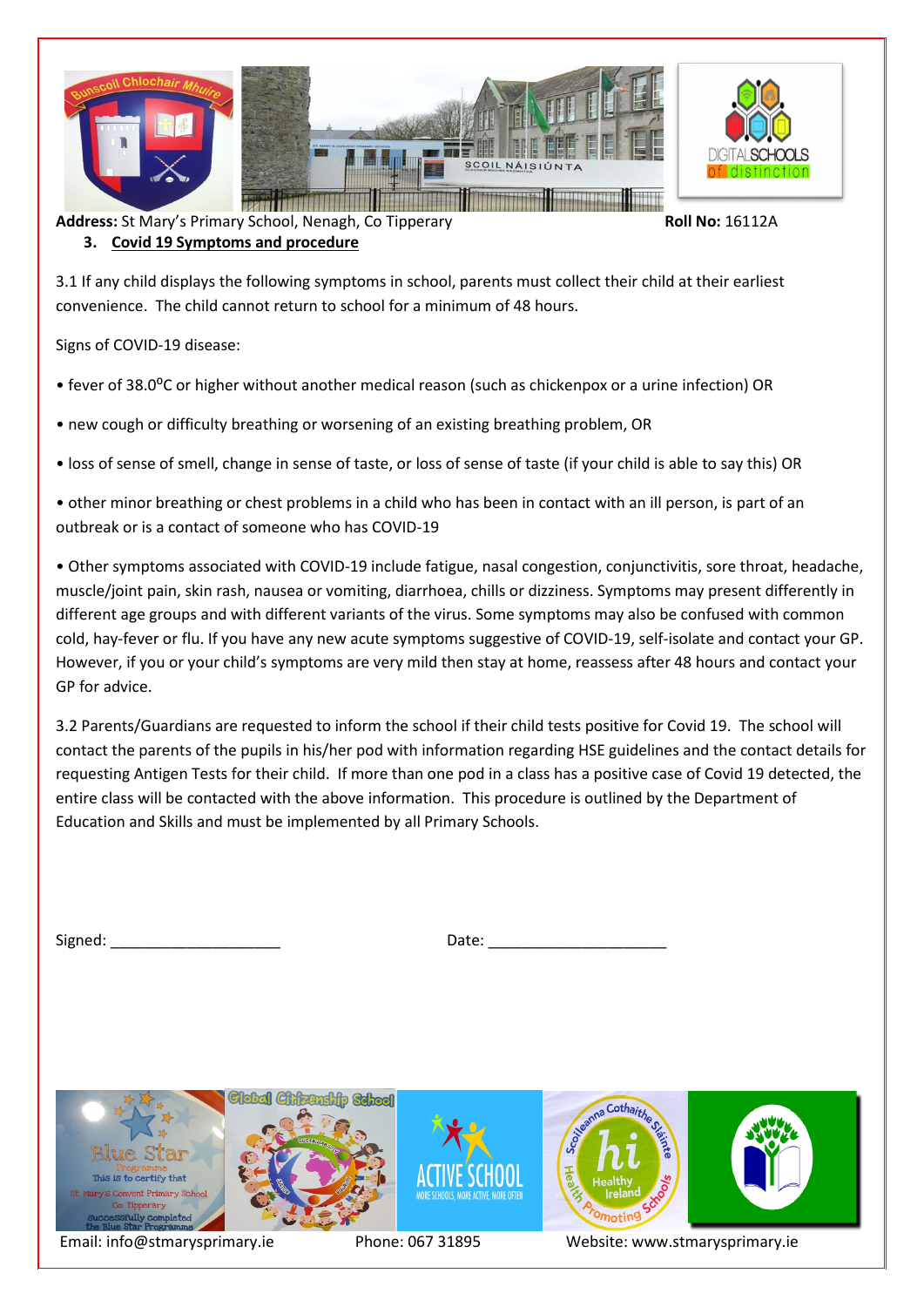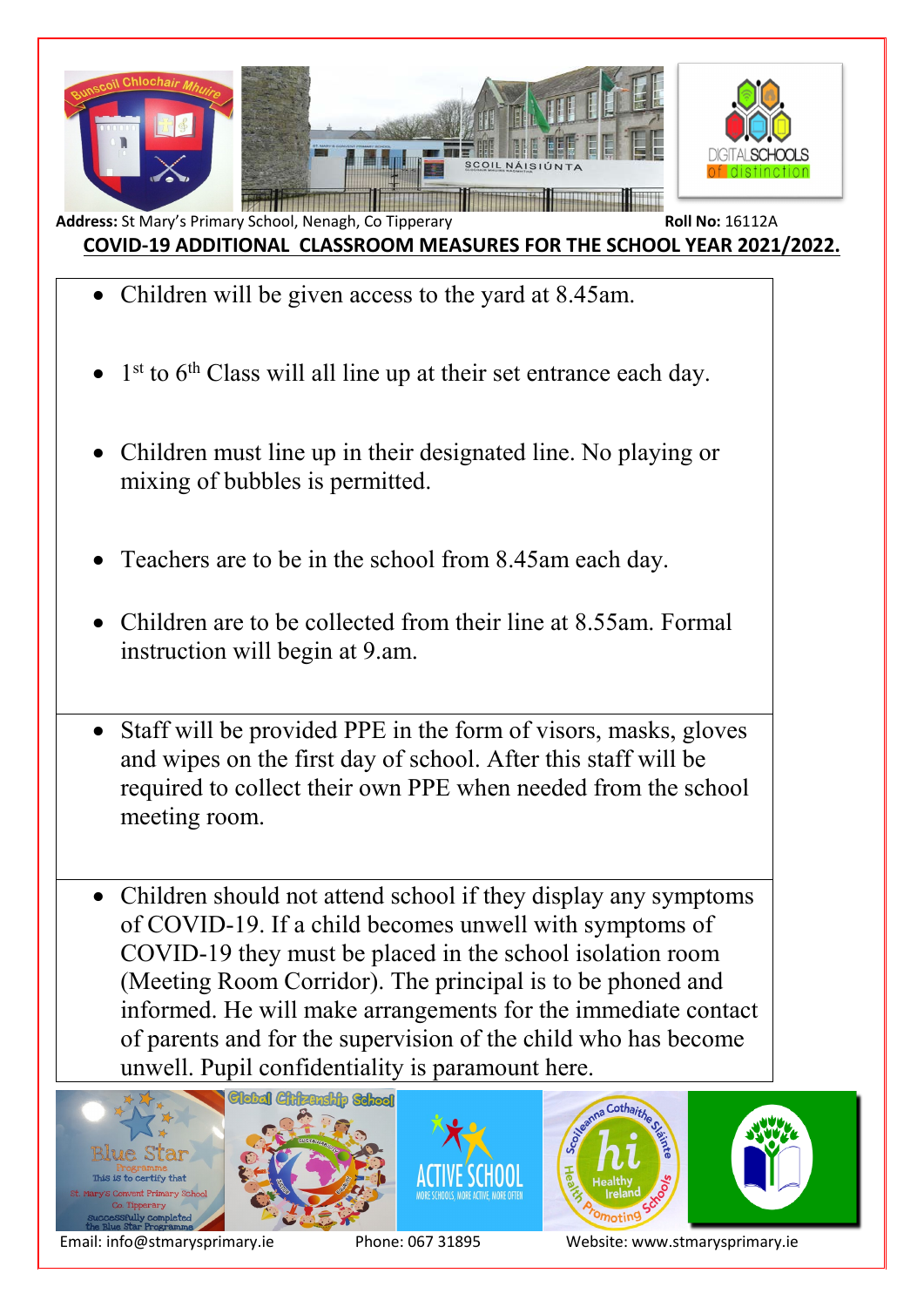

- NPHET has recommended the wearing of face masks/coverings by children aged nine years and above, for children in 3rd class and above in primary schools. They have advised that this measure is being introduced on a temporary basis and is subject to review in mid-February 2022.
- Children bring all their books to school on September  $1<sup>st</sup>$ . These books are to be kept at the child's place.
- Homework will resume as normal in September. Please meet with your class counterpart and decide what level of homework will be set for your class in line with the school Homework Policy.
- Children can bring home their homework in their schoolbag nightly and return it to school the next day. Class money is to be collected by electronic payment. If a child presents with cash it is to be logged and sent to the office.
- Teachers are responsible for the correction of the pupils work and to ensure that this is done in a safe manner.
- Children must sanitise on entry to school, after playing on the yard, before and after play and art activities.
- Children must wash their hands before sanitising when they are visibly dirty.
- Children **must hand wash** before eating at both breaks.

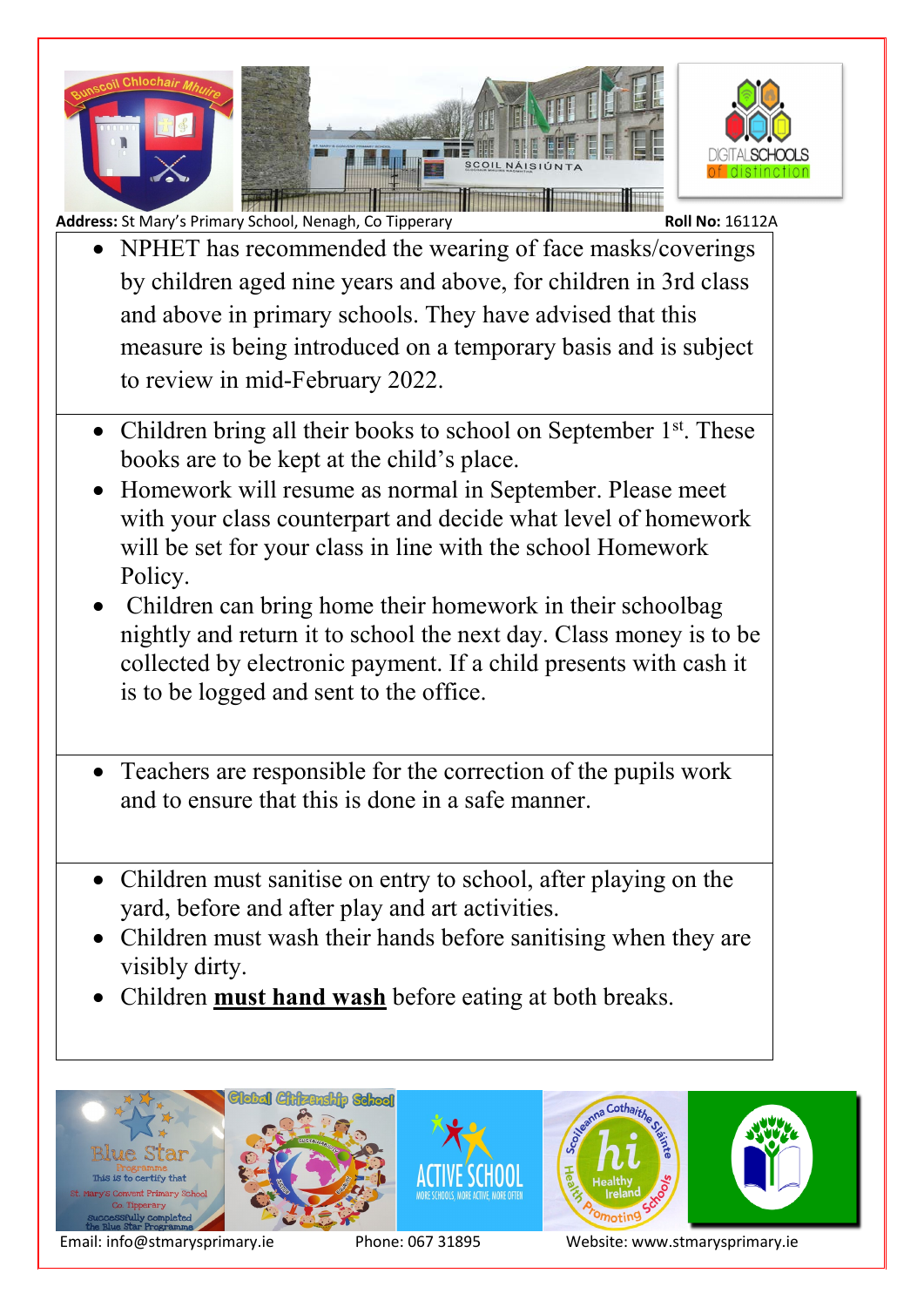

- Children are not to share classroom resources: pencils, colours etc.
- P.E. equipment is to be kept to a minimum requirement.
- If you wish to use equipment this is permitted, but you must accept **full responsibility** for the sanitising/cleaning of the equipment (using sanitising wipes/ sanitising spray).
- Children **must sanitise** before and after P.E.
- Staff will operate on the assumption that all equipment has been previously sanitised.
- In Junior classes, we recommend the purchasing of a class set of bean bags.
- Children are not to be sent on messages to other classrooms. If you are absent, your substitute is to bring the roll call to Ms. Girard at the end of the school day.
- Any other communication is to be done via Aladdin.
- In case of emergency please phone the office or school principal.
- We will have two 20 minute breaks daily. Children will play for 20 minutes and eat on return from the yard, after washing their hands and sanitising.
- Children will remain in set quadrants as last year.

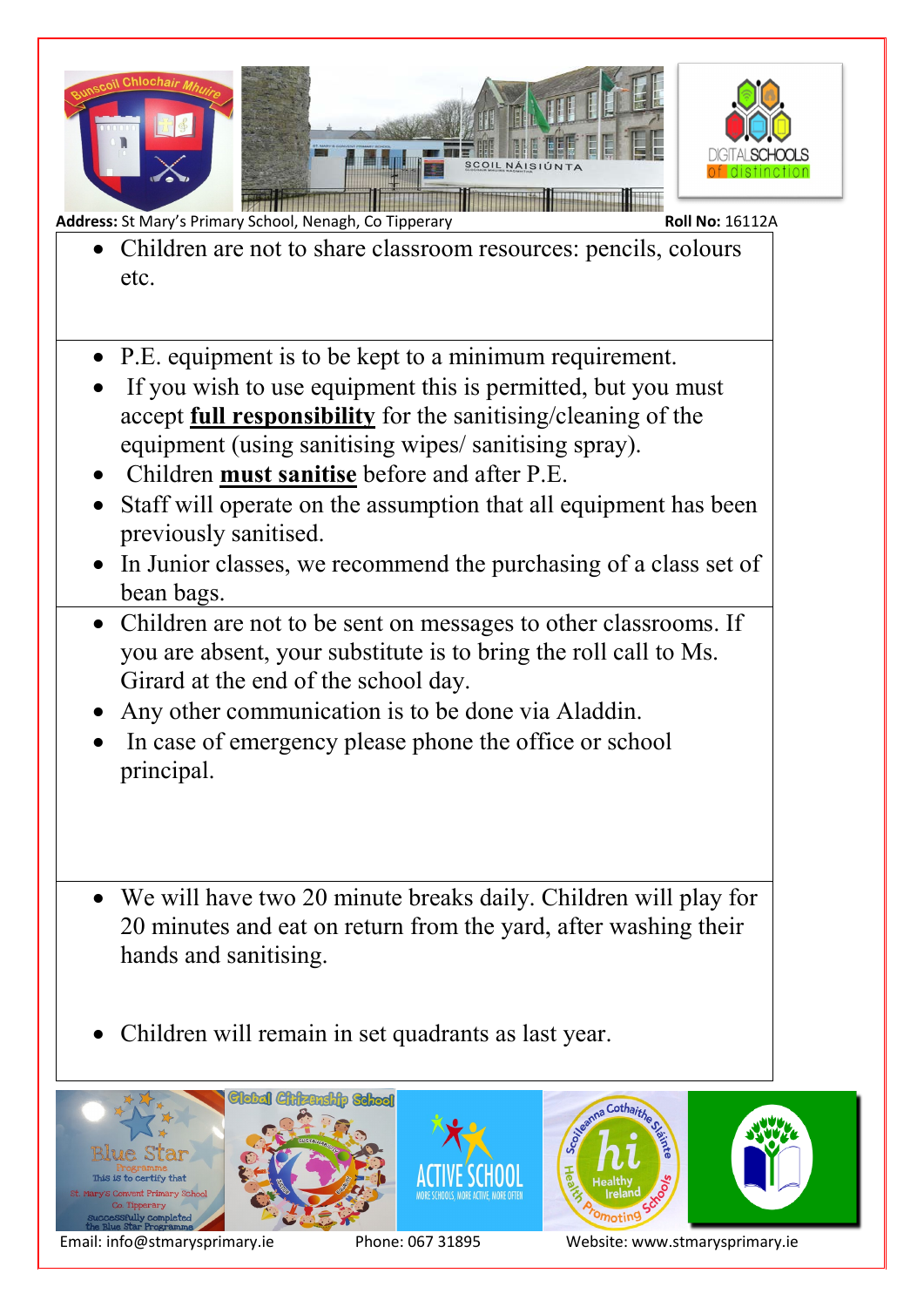

- Staff are to supervise their own class while they are eating.
- Junior Infant to  $2<sup>nd</sup>$  Breaks: 10.20 -10.40 and 12.20-12.40.
- $3<sup>rd</sup> Class to 6<sup>th</sup> Class Break: 10.45-11.05 and 12.50-1.10.$
- Children hand wash on their return from yard.
- Eating is to take place **after play time. No food can be taken outside.**
- Teachers are to bring their own cups, cutlery, tea, coffee, milk etc. If teachers wish to use the school kettle, they must firstly sanitise and wipe the kettle down with a wipes when finished.
- No supplies of cups are to be kept in the staff room.
- Classroom doors are to be left open during the school day, with the windows also allowing in fresh air.
- Children will keep their coats on their chair and will store their lunch bag at their place.
- Staff must wipe down the school photocopier and printer after use.